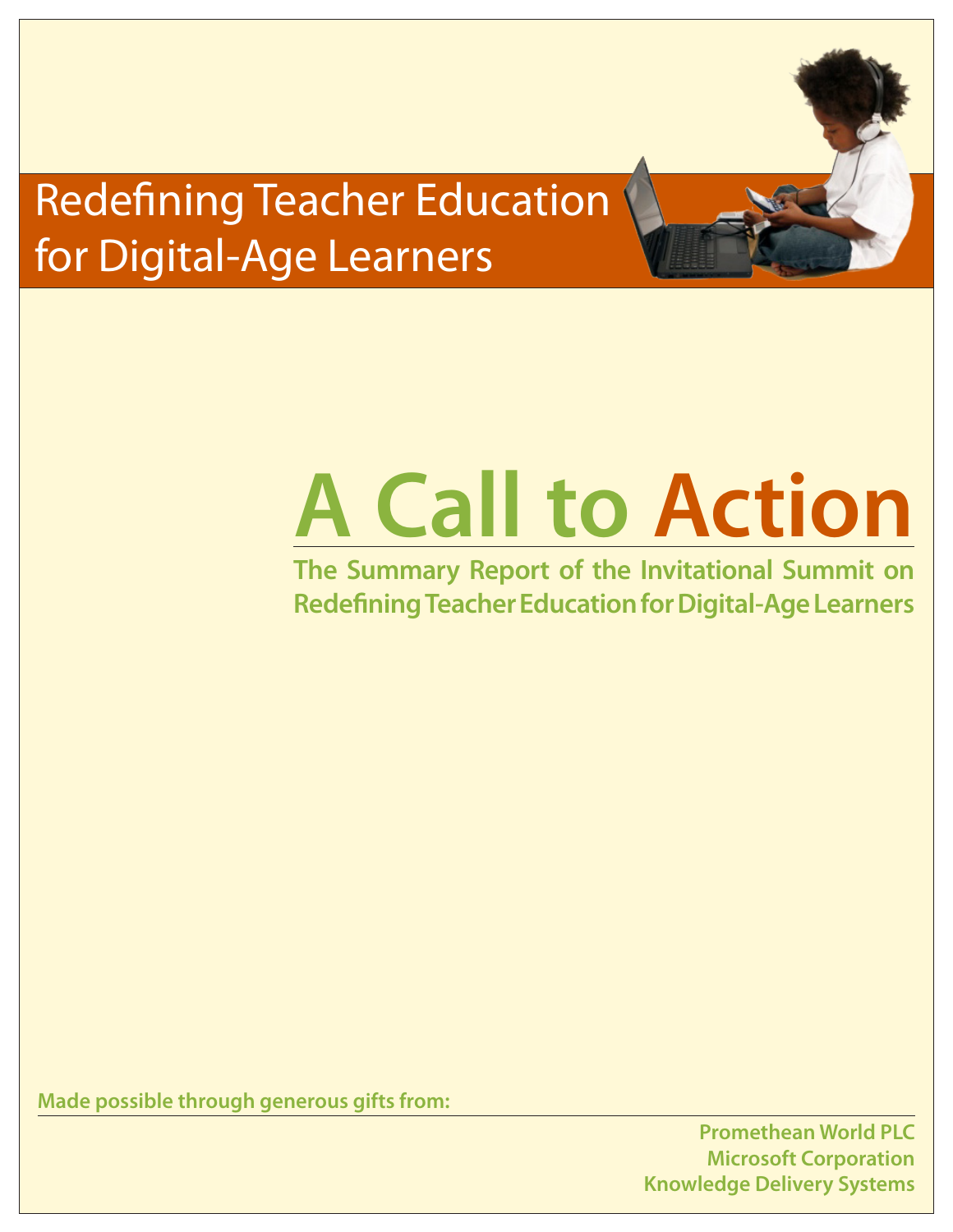## **Redefining Teacher Education for Digital-Age Learners**

## **A Call to Action**

Public education in America is at a crossroads. The current system is too expensive to sustain and it does not consistently provide students with the skills they need to be responsible, contributing citizens in today's global community. There are many individual efforts aimed at reforming the educational system and there is broad recognition that changes in the educational system will require changes in the roles, knowledge, and skills of the educational workforce.

Many assert that the existing system of educator preparation is not developing teachers with the skills needed to enable their students to be successful in the  $21<sup>st</sup>$  century.<sup>1</sup> In many ways, teacher educators are working with one foot in the future and the other in the past. Their graduates will serve the most digitally savvy, socially networked generation in history.<sup>2</sup> Today's youth have a clear vision of what a 21<sup>st</sup> century education should provide<sup>3</sup> and already participate in online communities with a wealth of learning resources that extend far beyond the bounds of their schools<sup>4</sup> and well beyond the limits of a single teacher's knowledge and skill. They will pursue careers in a globally integrated knowledge economy that rewards teamwork, continuous learning, and constant innovation. Yet teacher candidates continue to be immersed in antiquated preparation programs that equip them to deliver primarily traditional stand-alone, text-based instruction in selfcontained classrooms<sup>5</sup>

Several reports calling for teacher education reform are being released during the fall of 2010.<sup>6</sup> But if all they do is to set higher benchmarks for *traditional* teaching, they will fall far short of the needs of digital-age learners. If schools of education and alternative education systems continue to prepare teachers for obsolete jobs in factory era schools, the future is already over.

By focusing only on teacher preparation, the nation risks losing sight of the fact that *schools also must change.*<sup>7</sup> Schools must be transformed from teaching organizations into new kinds of learning spaces, and teachers must be trained in these new learning spaces so they are ready to work in the schools of the future.

"By almost any standard, many if not most of the nation's 1,450 schools, colleges, and departments of education are doing a mediocre job of preparing teachers for the realities of the 21<sup>st</sup> century classroom. America's university-based teacher preparation programs need revolutionary change—not evolutionary tinkering."

—Arne Duncan, Speech at Teachers College, Columbia University, October 22, 2009.

To create the workforce demanded by the global knowledge economy, America must focus its resources on creating *new teachers for new schools*. 8 To begin this process, schools of education must go beyond the present paradigm of teacher preparation. They must take on the exciting challenge of developing 21<sup>st</sup> century educators for 21<sup>st</sup> century schools. The time is right to *reinvent teacher education*.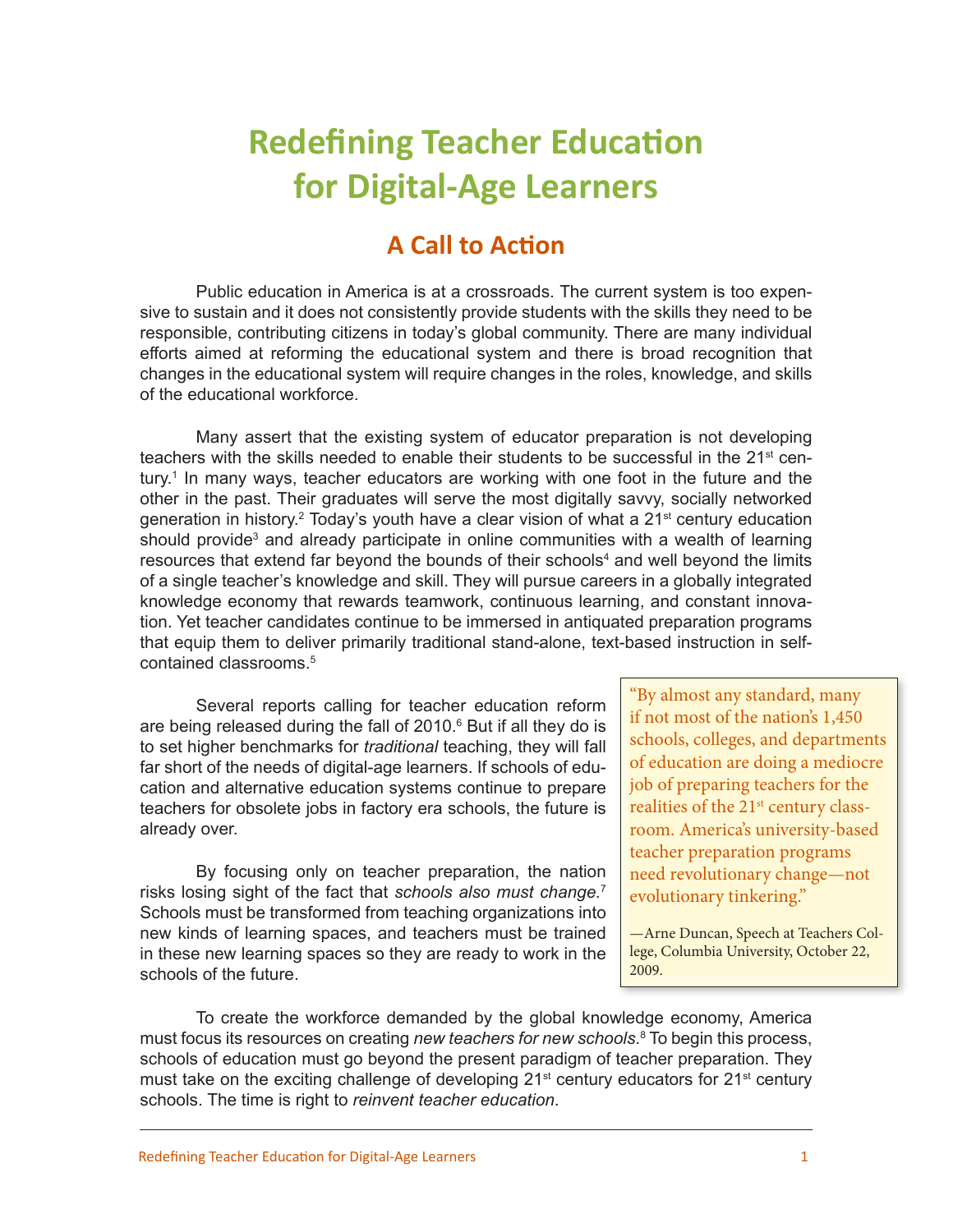## **Invitational Summit on Redefining Teacher Education for Digital-Age Learners**

Teacher education is a complex system. Many contributors are involved, including state legislatures, state educational agencies and certification boards, national and regional accreditation associations, educational professional associations, teacher unions,

"Leaders in the educator preparation field have a unique opportunity—and a profound obligation—to establish the vision for their programs that will result in a 21st century educator workforce that produces the student outcomes outlined in the Framework for 21st Century Skills Learning."

—American Association of Colleges of Teacher Education (AACTE) Advisory Group and the Strategic Council of the Partnership for 21st Century Skills. *Educator Preparation and 21st Century Skills: A Blueprint for Change: An Initial Look at Key Principles*. Redefining Teacher Education for Digital-Age Learners Summit Paper.

teacher education institutions, universities, schools, and the federal government. Most of these stakeholders agree that teacher education must change to meet the needs of 21<sup>st</sup> century learners, but diverse policy contexts and a lack of shared vision among the stakeholders pose barriers to collaborative action to effect change.

In an effort to develop a shared vision for a true transformation of the teacher education system, over one hundred leaders from a cross section of teacher education constituency groups met at an invitational summit, *Redefining Teacher Education for Digital-Age Learners,*<sup>9</sup> held December 6-8, 2009 in Austin, Texas. Their goal was to initiate a national dialogue on how to develop educators who can prepare students for success in 21<sup>st</sup> century colleges, careers, and civic affairs. The summit participants concluded that, although there are individual islands of innovation and excellence in educator professional development,10 *concerted and coordinated action by all stakeholder groups is needed to take these innovations to scale*. During the summit, the leaders worked intensely, both in small groups and as a whole, to

- $\bullet$  Identify the characteristics of a true 21<sup>st</sup> century educator
- Define the critical elements of an educator preparation program that produces such a teacher
- Identify the institutional, state, and national policy structures that support the creation of these programs
- Develop a national coalition to reinvent teacher education for digital-age learners to identify and resolve challenges to this transformation, and seize opportunities resulting from these challenges

The participants recognized that schools of education and alternative teacher preparation programs must evolve into agile learning organizations staffed by 21<sup>st</sup> century educators who adapt their practices to a rapidly changing global society. Such changes will require new supporting policies at the institutional, state, and national level.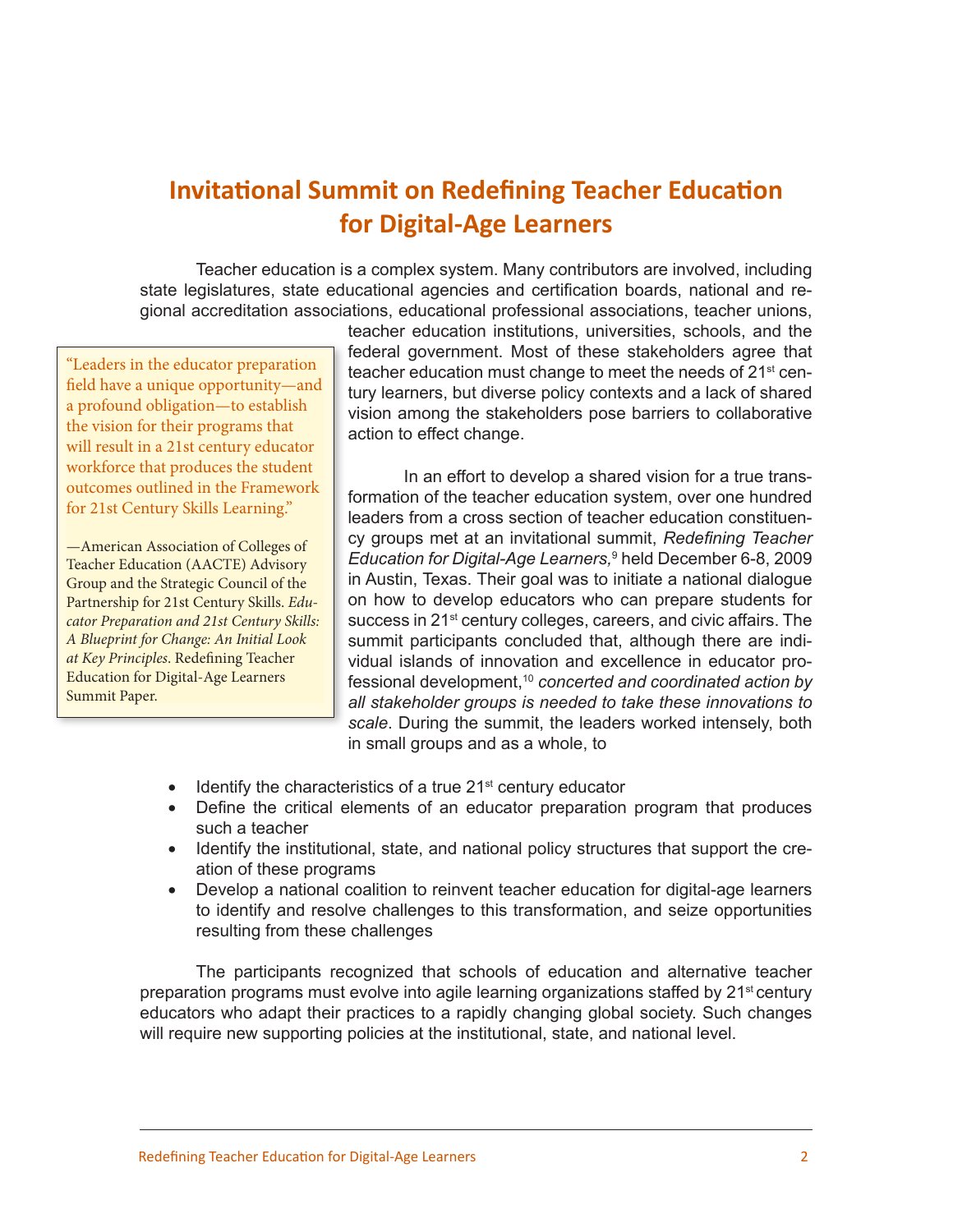## **21st Century Teacher Characteristics**

The Summit participants indicated that today's students need educators who have the knowledge and skill to facilitate their participation in a collaborative, Web-based learning culture.11 They need teachers who know how to create a learning culture that looks and functions like the real and virtual workspaces of today. Equally important, they need educators who can join forces with their colleagues and communities to transform their schools from teaching organizations into genuine learning organizations. Such teachers would be able to

- • **Facilitate and inspire student learning and creativity so that all students achieve in the global society.**<sup>12</sup> Teachers must engage today's digital-age learners if they are to meet the goals of producing the highest percentage of college graduates in the world by 2020 and closing the achievement gap, so that all students graduate from high school ready to succeed in college and careers.
- **Enable students to maximize the potential of their formal and informal learning experiences.** Teachers will work within a technology-empowered learning ecology and must know how to help students orchestrate the resources of this new learning environment to meet their individual learning needs.
- • **Facilitate learning in multiple modalities.** In an open learning ecology, teachers must embrace a greater diversity of spaces, times, resources, media, and methods for learning. Twenty-first century learning environments are synchronous and asynchronous, face-to-face and virtual, local and global. The rapid growth of virtual high schools and courses underscores the need for teachers with the skills to teach both in classrooms and online environments.<sup>13,14</sup>
- • **Work as effective members of learning teams.** Teachers will be part of learning teams with a wide range of knowledge and skills, whose expertise is orchestrated to improve learning.<sup>15</sup> Teams consisting of novice and accomplished educators, students, and subject matter experts in the community will collaborate in a blend of face-to-face and online learning that turns schools into hubs in a networked learning ecology.
- Use the full range of digital-age learning tools to improve student engage**ment and achievement.** Teachers will draw on digital technology to customize learning activities for individual student needs. They will contribute to the continued evolution of these tools and continuously develop their knowledge of how to use them to improve learning.
- **Work with their students to co-create new learning opportunities.** Teachers must respect their students' abilities to contribute to the work of their learning team; they need to encourage divergent inquiry that goes beyond compliance with monolithic learning standards.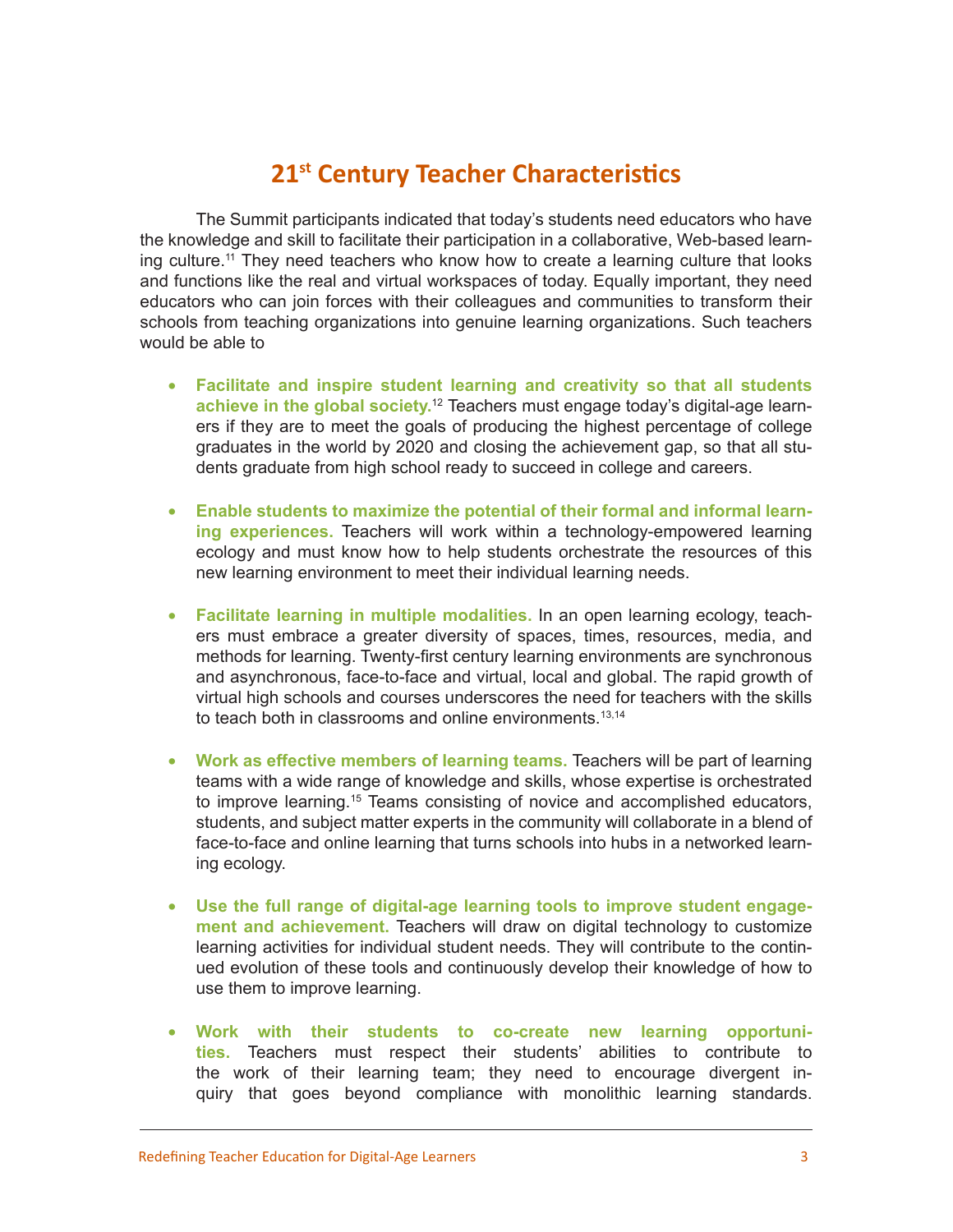- • **Use student data to support student learning and program improvement.**  Teachers will know how to collect and interpret student assessment data to enhance and improve teaching effectiveness, school performance, and student growth.16
- • **Be lifelong learners.** Teachers must continuously engage in formal and informal professional development to upgrade their skills in a rapidly evolving knowledgeand technology-based global society.
- • **Be global educators.** Teachers must empower their students to live and work successfully in a globally integrated community. They must engage their students in learning opportunities that extend the boundaries of the classroom and consistently place knowledge acquisition and skill development in a global context.<sup>17</sup>
- • **Work with policy leaders as change agents.** Teachers should communicate established research-based education principles to colleagues, parents, and society at large to continuously improve the educational system.

### **Redefining the Teacher Education Framework**

In order to produce teachers with the above characteristics, *it is necessary to transform schools of education into 21st century learning organizations staffed by teacher educators who themselves manifest the characteristics of 21st century teachers.* To make this possible, the Summit participants concluded that a digital-age educator development framework must

- Model and advocate 21<sup>st</sup> century teaching practices and integrate them into **the curriculum and instruction.** The learning and neurosciences have compiled an extensive body of knowledge about how people learn.<sup>18</sup> Teacher education must integrate and model research-based pedagogical practices and learning environments throughout the preservice teacher's academic instruction and field experiences.
- Be a university-wide endeavor. Twenty-first century pedagogies and technologies—such as collaborative, cross-disciplinary, and inquiry-based learning projects—must extend beyond the professional education courses to include all content and general education courses.<sup>19</sup> Teachers must be prepared to effectively couple the most appropriate technological tools, pedagogical strategies, and discipline-based inquiry strategies to help their students learn.
- • **Extend the curriculum to include informal learning.** Teacher candidates must experience a wide variety of learning environments, both formal and informal, with children of varying social, ethnic, and cultural backgrounds. Prospective teachers need experience working with and observing children learning in non-school environments, such as after-school programs, enrichment programs, and community organizations. These experiences help the prospective teacher develop a clearer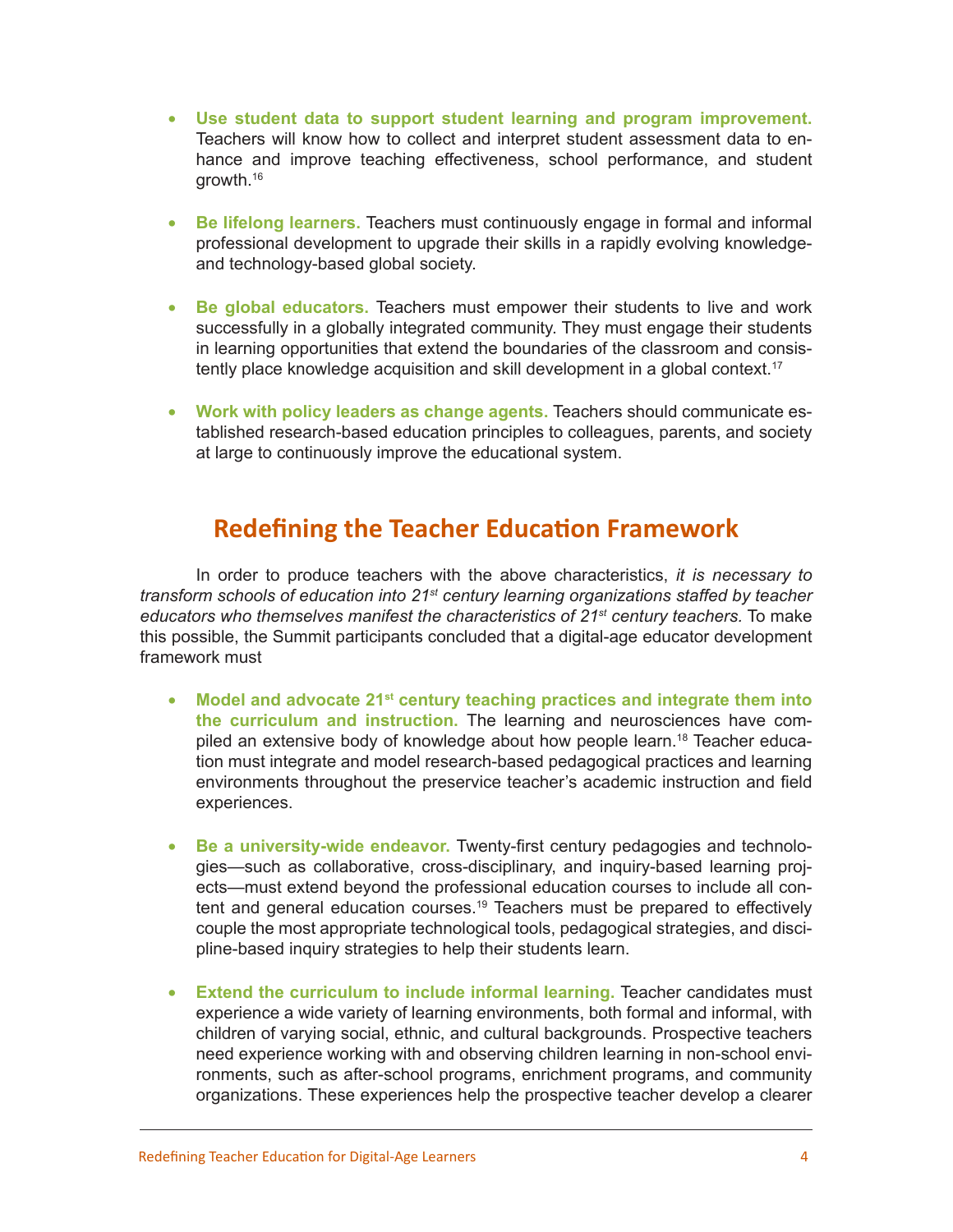picture of how young people engage in socially networked informal learning, collaborative inquiry, and problem solving.<sup>20</sup>

• **Prepare teachers to teach in online and blended learning environments.** Virtual schools, online courses, and blended learning environments (face-to-face and online) have grown exponentially across the country in recent years and this

trend will continue well into the future.<sup>21</sup> Few, however, are learning to teach online classes.<sup>22</sup> Twenty-first century educators must get training and experience in online and blended learning environments as part of their educator development programs so that they master the skills to teach in such environments.<sup>23</sup>

**Occur in learning teams.** Educator development programs must model technology-supported learning communities of peers, faculty, and mentor teachers throughout preservice teachers' academic and clinical experiences. Future teachers need sustained clinical experience<sup>24</sup> working in learning teams as they progress through their internship and residency experiences.25 Much like medical interns and residents, preservice teachers need to learn and demonstrate their competence under the direct supervision of master teachers, while working in schools that serve diverse students. Field experiences throughout the teacher education program must be a natural extension of coursework, so that students learn to easily and accurately translate knowledge into action.

"The exponential increase in online learning in both regular and virtual classrooms is driving the need to incorporate new pedagogical content knowledge and strategies in preservice and inservice teacher education. Compared to many countries, the United States is behind in preparing K-12 teachers to teach online. Very few teacher education programs in the U.S. offer a curriculum for online teaching, leaving districts, states, and virtual schools to train online teachers."

—Susan Patrick and Lisa Dawley. *Redefining Teacher Education: K-12 Online-Blended Learning and Virtual Schools*. Redefining Teacher Education for Digital-Age Learners Summit Paper.

- **Provide simulations.** In addition to real-world learning challenges that should be central to educator development field experiences, richly contextualized simulated environments will allow teacher candidates to encounter and respond to difficult situations in collaboration with their colleagues. Simulations of well-focused problems can expose candidates to the expertise of diverse practitioners, and have been used with considerable success in training in the military, medicine, $26$  and law.
- • **Model strategies for addressing the needs of all learners.** Future educators must work in learning teams whose members collectively possess a fundamental knowledge of brain-based learning, multiple intelligences, special education law, universal design, and other evidenced-based approaches that are helpful in adapting the curriculum to meet the needs of varied learners.
- **Prepare educators to interpret and utilize data to customize instruction.** Teachers must be comfortable and competent using analytical tools in contemporary data systems to better understand the progress and needs of their students and to determine the most appropriate instructional responses.<sup>27</sup> Preparation programs need to provide extensive practice in the use of contemporary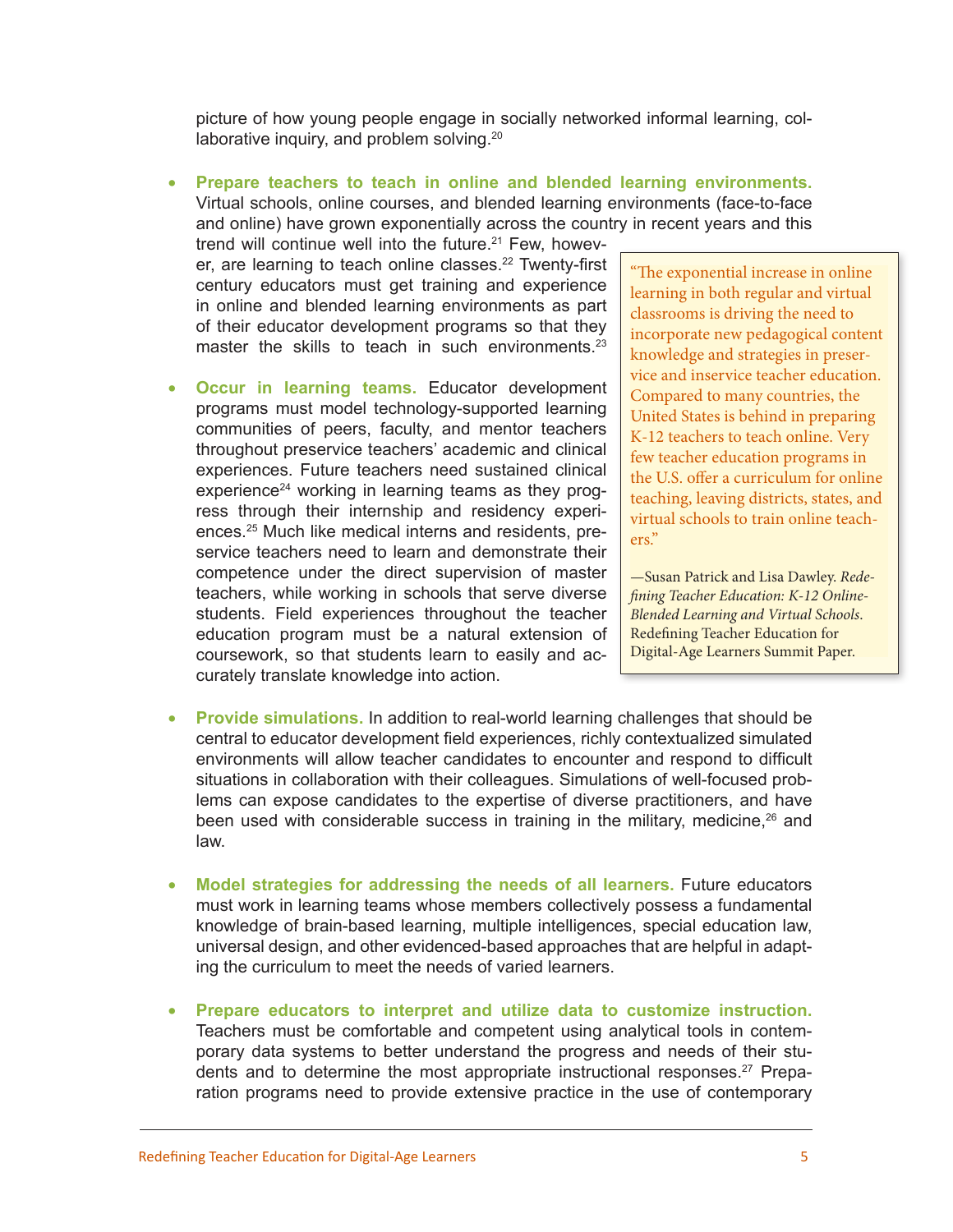instructional data systems.<sup>28</sup> In addition, educator development programs must embrace, demonstrate, and model assessment as an integrated and continual process throughout the program. An updated definition of "Student Performance" that reflects 21<sup>st</sup> century skills and knowledge is critical to this element.

• **Be responsive to changes in the global society.** Today's teacher educators must prepare their students to enter classrooms that will likely change more in the coming decade than they have in the preceding century. Exposing future educators to cutting edge technologies, individualized pedagogical strategies, advanced

"As we move into an era when colleges of education will be held accountable for the effectiveness of their graduates…personal learning networks [can] provide ongoing support once their graduates enter the workforce."

—Office of Educational Technology, U.S. Department of Education. (2010) *Transforming American Education: Learning Powered by Technology*. National Educational Technology Plan.

data systems, and new educational policies will prepare them to work effectively in an environment that is rapidly evolving. Educator development frameworks must be responsive to the accelerating changes in global society and ready to quickly shed outdated policies, curricula, and practices to embrace new and more effective approaches that address the needs of 21st century learners.29

• **Prepare teachers for career-long professional growth.** Learning communities and personal networks established during the preparation program must be sustained so that teachers are supported during their novice teaching years and throughout their professional careers. Educator development programs need to provide graduates with online support and mentoring during their induction years. They should remain

connected with their graduates throughout their careers via online networks that provide access to new research-based teaching practices and resources.<sup>30</sup> These programs should foster and sustain "personal learning networks" that promote online professional communities of practice.

## **Institutional Policies to Transform Teacher Education**

Moving educational systems into the 21<sup>st</sup> century will require unprecedented collaboration among teacher education institutions and school systems. This represents a significant challenge, however, because a lack of alignment between the objectives of teacher education institutions and school systems is a common issue worldwide. $31$  as illustrated in the figure on the next page. The transformation of teacher education into a 21<sup>st</sup> century educator development system will require leadership and changes in legacy policies in higher education institutions.<sup>32</sup> A critical element of a 21<sup>st</sup> century educator development program must be that its faculty model digital-age teaching and learning. This will require extensive faculty development, research, leadership, and engagement, and must become a leadership priority at every institution that develops educators. The development of 21<sup>st</sup> century educators must become a national priority on an equal footing with the preparation of state-of-art healthcare professionals. Summit participants indicated that *university-wide collaboration is key to the transformational redesign of teacher education programs* and this transformation will require the following actions and policies: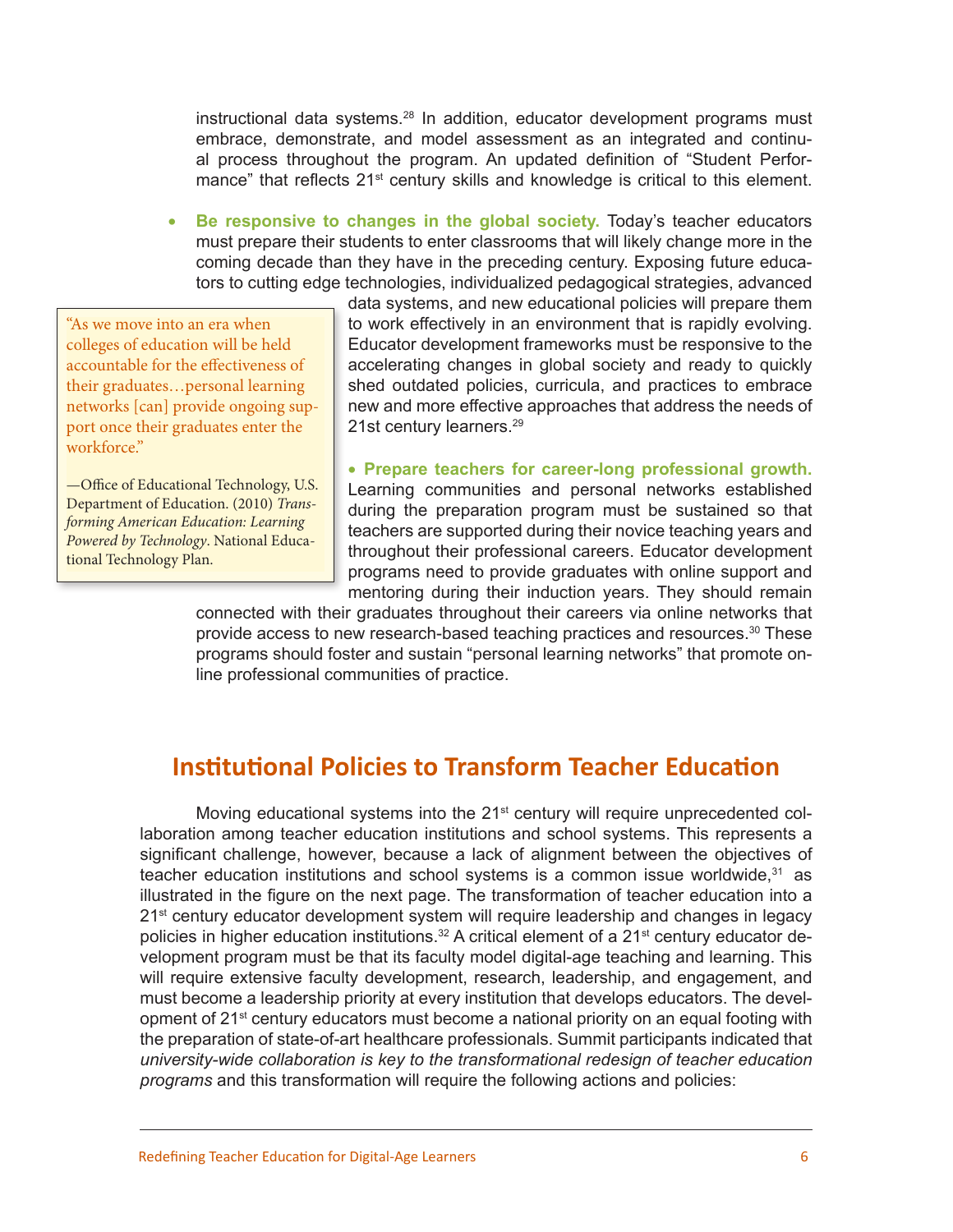

*Stephen Jury. Redefining Teacher Education for Digital-Age Learners Summit, Keynote Address.*

- **Faculty Development.** A new faculty development protocol must be devised for building the capacity and enhancing the skills and knowledge of teacher education faculty in the applications of digital learning technology, $33$  including online teaching, blended learning environments, and best practices based on current learning science research. Faculty must be given the time and support they need to become effective members of a collaborative learning culture of connected teachers.
- **Faculty Research, Innovation, and Leadership. Incentives and rewards must** be provided to faculty who conduct and apply research on new digital learning technologies in their disciplinary areas. Research support should be expanded to encourage the development of new applications of digital learning tools and the creation and sharing of evidence-based best practices.
- **Faculty Engagement in Clinical Practice.** Universities must place a higher value on the clinical practice of faculty when making promotion and tenure decisions. University policies need to encourage teacher educators to be extensively involved in clinical settings and practice.<sup>34</sup>
- **Competency-Based Teacher Education Programs.** Developing 21<sup>st</sup> century educators requires replacing time-based learning standards with competency-based standards.35 Digital-age educators need to demonstrate essential competencies that include deep knowledge of content areas as well as the effective use of technology tools, pedagogical strategies, and the ability to interpret and use data to address the individual needs of students. This must include demonstrated online teaching competency and effective participation in learning teams working in blended learning environments. The Western Governors University (WGU) Teachers College provides a model of a competency-based teacher education, in which degrees are awarded on the basis of the completion of assessments aligned to all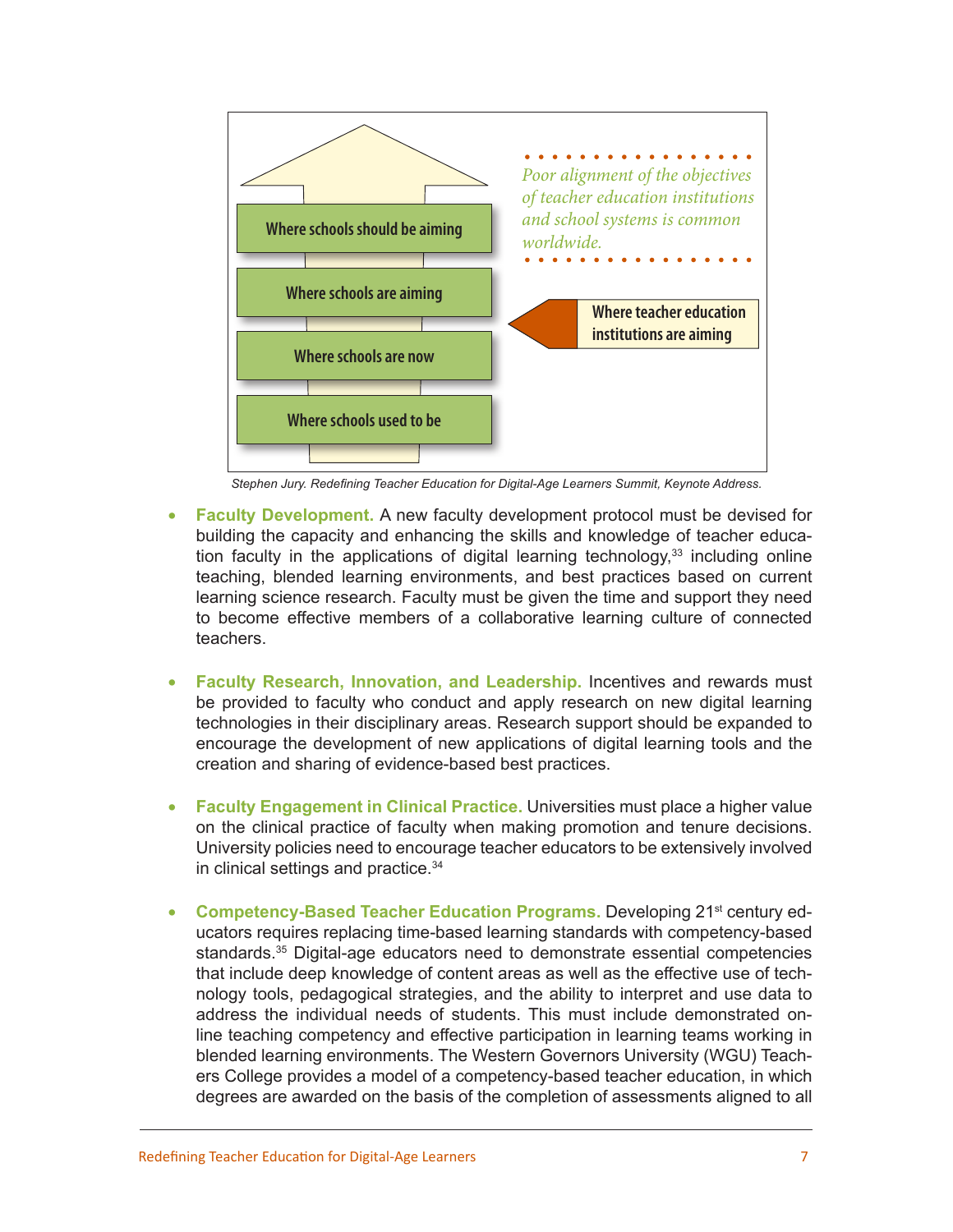state and national curriculum standards.<sup>36</sup> Teacher technology competencies have been developed by the United Nations Educational, Scientific, and Cultural Organization (UNESCO) in partnership with leading educational and technology organizations, including the International Society for Technology in Education (ISTE), Microsoft, Virginia Tech, Cisco, and Intel.<sup>37</sup> Such approaches must become the basis for a national competency-based professional development protocol for both preservice and in-service teachers.

## **State and National Policies to Support a 21st Century Teacher Education Framework**

To a large extent, teacher education programs are shaped by external factors, which include, but are not limited to

- The institutional, state, and regional contexts in which they operate
- State certification guidelines
- Professional and regional accreditation agencies
- Professional associations, especially those impacting curriculum development
- • Emerging Common Core State Standards
- Institutional policies and procedures, such as general education requirements

*Contemporary teacher development programs also must be responsive to the dynamic and fluid societal contexts in which they operate.* These contexts include family, community, workforce, and global learning environments.

Educator development programs must strike a balance among the forces in this complex environment as they work to transform themselves into  $21<sup>st</sup>$  century learning organizations. National and state leaders have a collective responsibility to make this possible. They must balance a culture of compliance and regulation with an investment in capacity building and empowerment that prepares educators who can prepare students to succeed in  $21<sup>st</sup>$  century college, careers, and civic affairs.<sup>38</sup>

#### **State Level Policies**

Summit participants believe state agencies will play a major role in the efforts to transform educator preparation; whether it is one of facilitating or impeding these efforts is the key question.39 State policies must be changed or developed in the following ways to support a 21<sup>st</sup> century teacher education framework:

• **Develop a shared vision of educator development within each state.** Since much of the control and many of the forces affecting teacher education are at the state level, it is essential that states bring constituencies together to develop a shared vision of educator development. Many stakeholders play key roles developing policies, so the new vision must be a joint effort between teacher unions, state associations of school boards, central office administrators, principals, special edu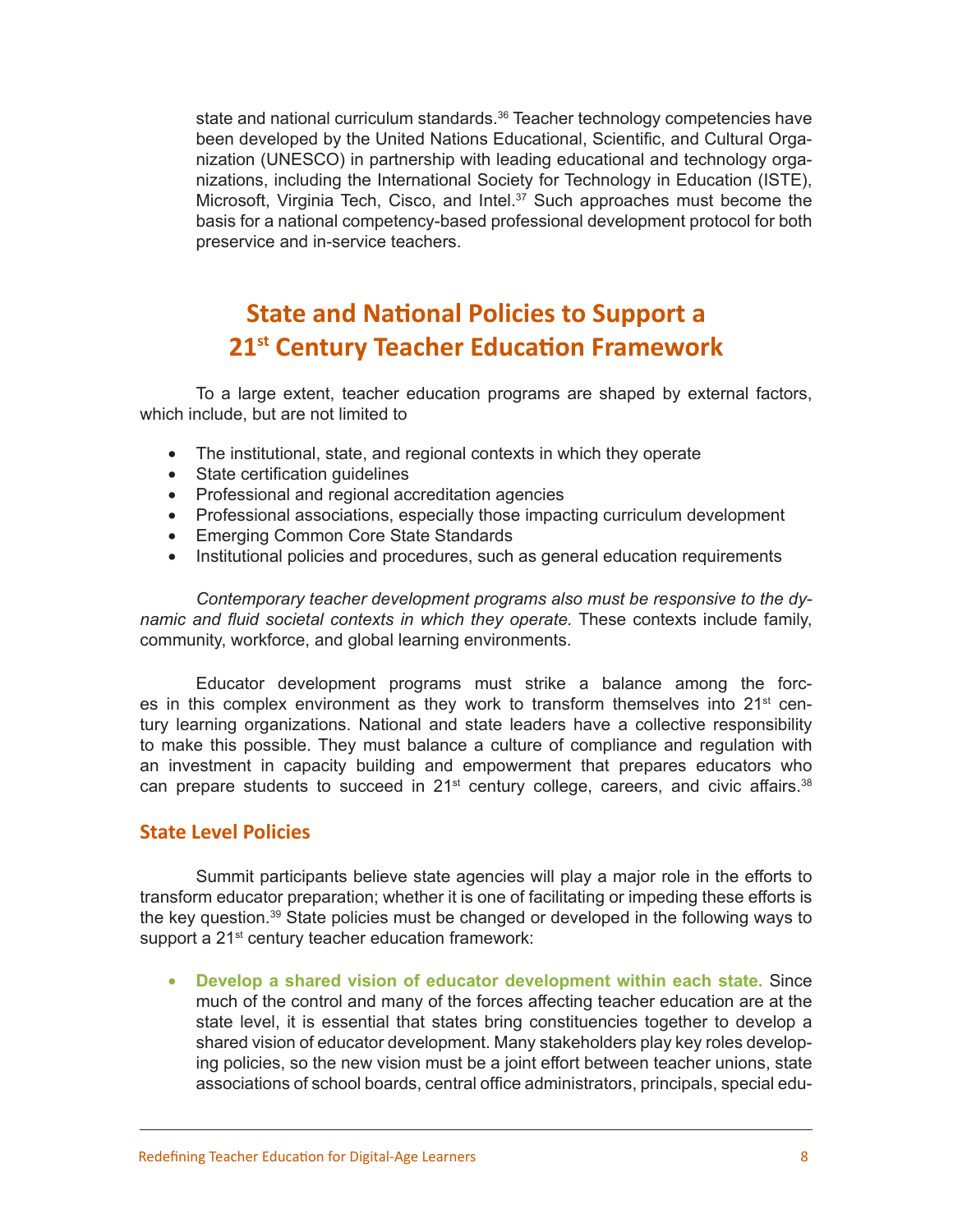cation administrators, state postsecondary education commissions, and other key organizations. Building such a consensus on redefining educator development is already happening in a few states, and it is in advanced stages in New Hampshire, where they have hosted a statewide summit, $40$  resulting in many new initiatives.

- • **State leadership must enable educators to hold themselves professionally accountable for effectively preparing digital-age learners for college, careers, and civic engagement.** Under various American Recovery and Reinvestment Act (ARRA)<sup>41</sup> funding programs, state education agencies are now required to gather and use data that links the learning results of all students to their P-12 educators as well as to their schools and districts. These new accountability provisions also link the learning results data to the preparation programs from which the P-12 educators graduated. The Summit participants strongly believe that traditional standardized test scores cannot be the sole or primary measure of student learning. It is essential that states support the design of accountability systems that move from a culture of compliance to a *culture of performance*. These systems must not unintentionally discourage preparation programs from sending their graduates to high-needs schools by holding them accountable for the learning gains of at-risk students without the support they need to succeed. State accountability systems also need to support performance assessments of teacher competencies and classroom practice multiple times throughout the school year, drawing on a wide variety of data. These may include classroom observation, lesson plans, peer-to-peer observation, and video recordings of instruction, along with student outcome measures such as college-ready measures, graduation rates, and number of students successful in courses.
- • **States' educator certification policies must support new roles for educators and new ways of staffing schools.** Schools need educators who facilitate learning rather than deliver educational content, and certification standards must address this challenge. Additionally, for schools to deploy learning teams composed of educators that cross the full range of experience and competency levels, states need to develop competency-based assessments that differentiate between beginning, experienced, and master educators and mentors, and among other key learning team roles.
- • **Teacher education program approval in states must foster transformation to digital-age educator development.** Approval policies at the state level should proactively promote continuous program improvement and move toward competency-based curricula. Programs should provide evidence of
	- Organization-wide collaboration and responsibility in teacher education
	- Educator development experiences in schools that use research-based practices, address 21<sup>st</sup> century skills, and effectively employ digital learning technology
	- • Experiences in informal learning situations, such as museums and community centers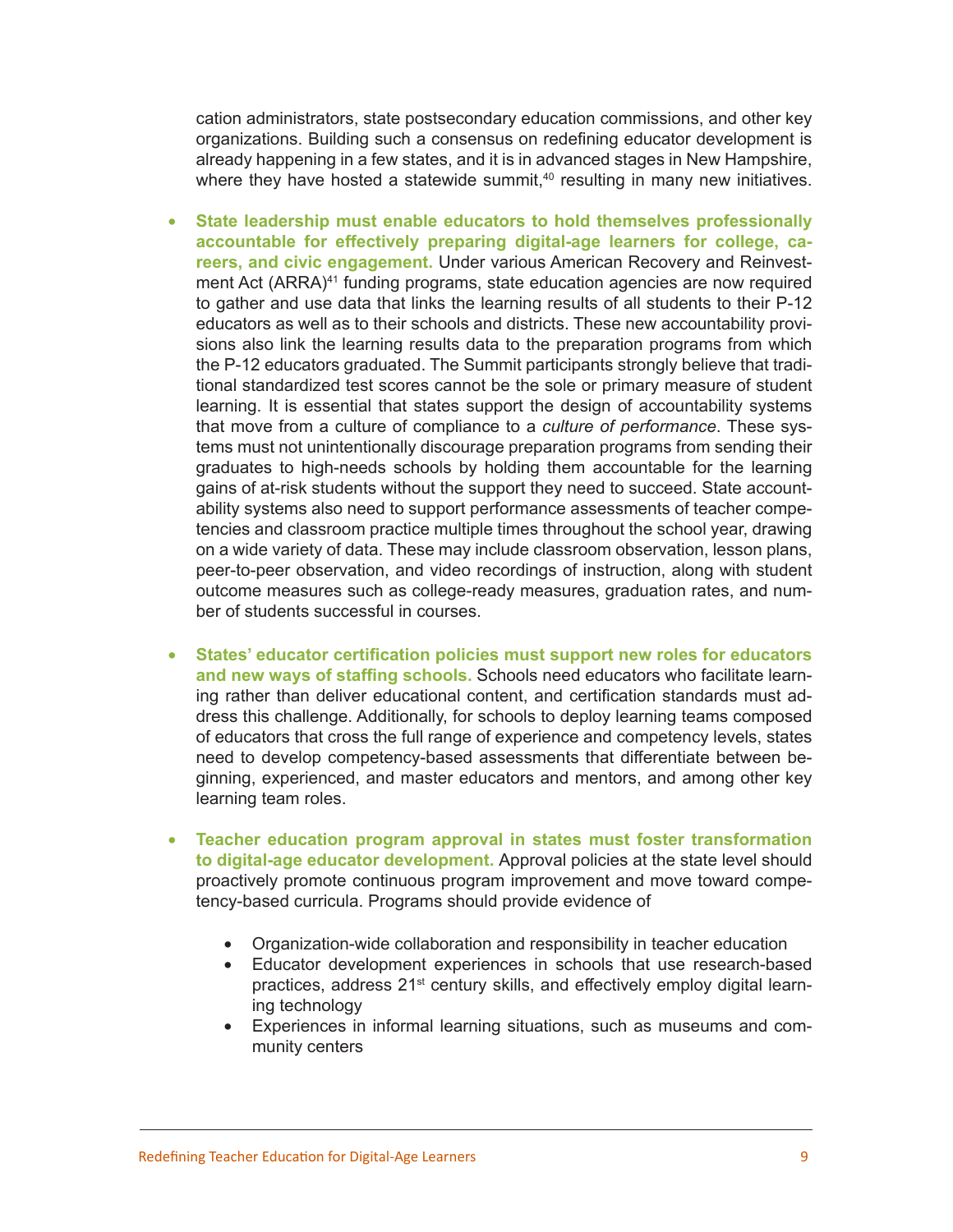The programs should also provide evidence that teachers have the knowledge and skills to teach in both online and blended learning environments and are able to use achievement and other assessment data to address the individual needs of students.

Program approval policies must also recognize the value of faculty engagement in clinical collaborations and partnerships with schools.<sup>42</sup> Currently, university promotion and tenure policies, with their emphasis on publications, often discourage faculty from intensive involvement with the schools. Program approval policies must encourage higher education institutions to value clinical participation as an important criterion for promotion and tenure.

#### **National Level Policies**

Summit participants believe the following national policies and initiatives will help states create a 21<sup>st</sup> century teacher education workforce:

#### **• Create a national coalition to reinvent teacher education for digital-age learners.** Several national organizations representing constituency groups with specific interests are currently working on separate efforts to reimagine teacher education.

"Education is in flux and where it ends up depends on the decisions society makes.…To be effective in this changing environment requires that the builders of the new education system understand the imperatives of the technologies driving the changes in education"

—Allan Collins and Richard Halverson. *Rethinking Education in the Age of Technology*. Redefining Teacher Education for Digital-Age Learners Summit Paper.

It is time for them to join forces in an effort that should not begin with the redesign of teacher preparation, but rather with the reinvention of the teaching role itself. Once these groups have developed a clear understanding of a 21<sup>st</sup> century educator's job, they can take up the challenge of creating a development system for digital-age educators.

• **Establish common national competency standards for digital-age educators**. This is the next logical step to the Common Core State Standards. Common national competency standards must address 21<sup>st</sup> century skills and be informed by existing standards such as the UNESCO Competency Framework for Teachers,<sup>43</sup> the ISTE National Education Standards for Teachers,<sup>44</sup> and the International Association for K-12 Online Learning (iNACOL) Standards.<sup>45</sup> The competency standards need to reward continuous improvement, dyna-

mism, and evidence of responsiveness to changing conditions. Common national competency standards would eliminate issues caused by varying degrees of support from states and local entities for the changes needed to prepare educators across the United States for 21<sup>st</sup> century learning. Common competency standards will ensure state-to-state reciprocity.

• **Build a National Educator Competency Development Hub (***The Hub***) with support from the U.S. Department of Education.** The Hub would be an online tool to diagnose, assess, and track individual teacher competencies and tailor ongoing professional development plans based on individual needs. The Hub would offer a variety of learning options from various providers to develop educator competencies, tap into experts and best practices for just-in-time learning and problem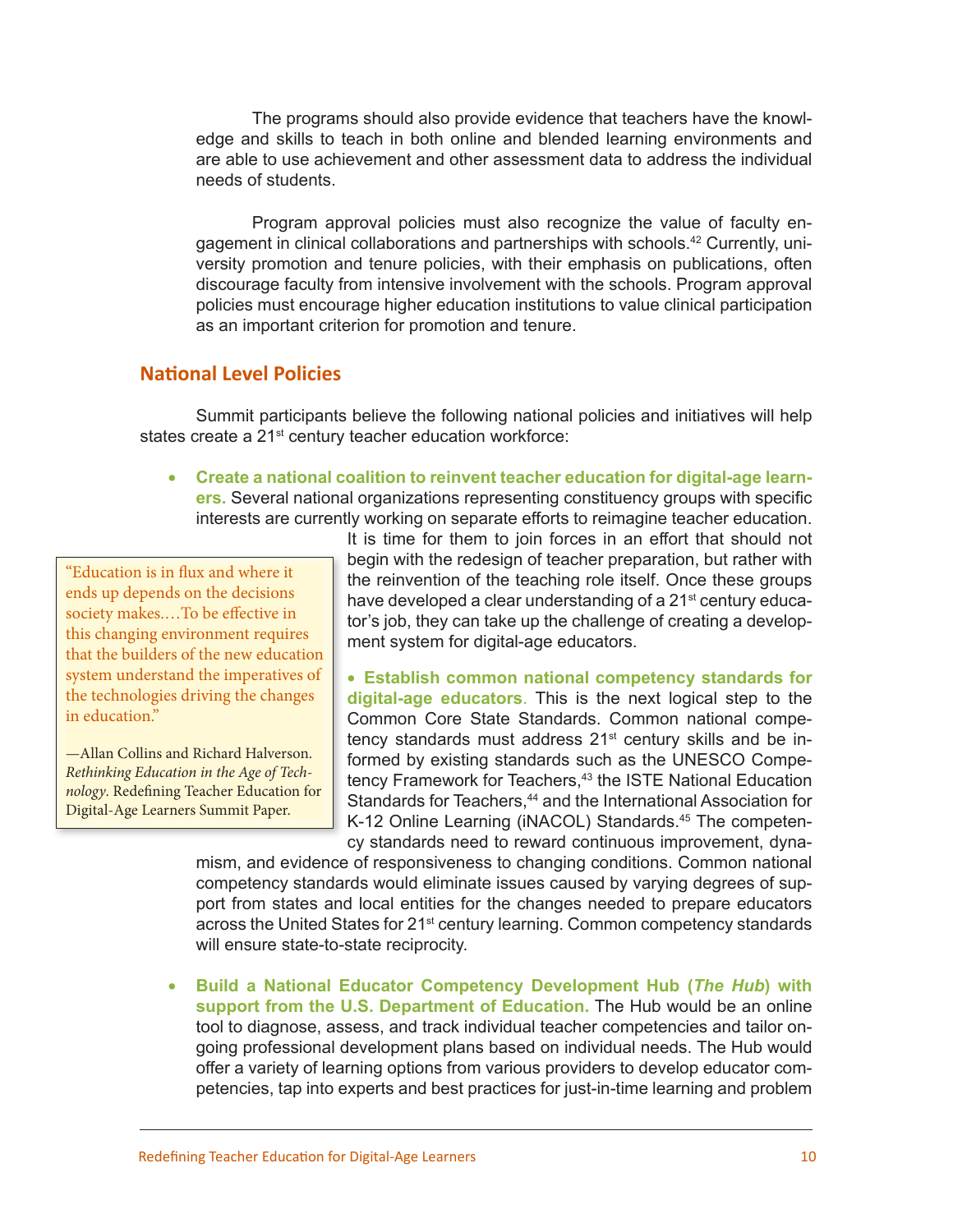solving, and provide platforms and tools to help educators design and develop resources and share them with colleagues. The goals of The Hub—to make professional learning timely, relevant, and an ongoing activity that continually improves practice—are consistent with similar goals stated in the National Educational Technology Plan.46

- The U.S. Department of Education and other federal agencies should sup**port research to improve online educator professional development.** Online professional development can take place "anytime, anywhere," necessitating new research approaches to identify critical factors for effective online professional development. The federal government should increase support for such research through competitive grants.
- • **Congress should fund the \$50 million** *Preparing Teachers for Digital-Age Learners* **(PTDAL) Program**<sup>47</sup> **to ensure that teachers are prepared to use technology to create open, dynamic, and responsive learning environments.** The PTDAL program would provide funding on a competitive basis for innovative grants to institutions of higher education that would ensure that America has the most technologically savvy educator workforce in the world.
- • **The Elementary and Secondary Education Act**<sup>48</sup> **(ESEA) Reauthorization should be a catalyst to create a 21st century education workforce that can meet the needs of digital-age learners.** Highly effective teachers must have the skills to use modern information tools and digital content to support individualized learning paths in formal and informal learning environments.

## **A First Step toward Transformation**

The recommendations in this report reflect the shared views of Summit participants, who have concluded that *transformational changes are needed in teacher education* to move the public education system into the 21<sup>st</sup> century. Summit participants believe the nation must not engage in protracted discourse about moving education beyond the industrial age. The U.S. is rapidly falling behind as nations around the world race to move their educational systems into the 21<sup>st</sup> century. It is time for the nation's educators to build pathways to the future of digital-age teaching and learning. With the recommendations presented in this report, the Summit participants are taking the first step toward launching this transformation. Concerted action by all the constituent organizations represented by Summit participants will be necessary to effect such momentous change. But the effort must and can be made. The urgency is great and the time to act is now.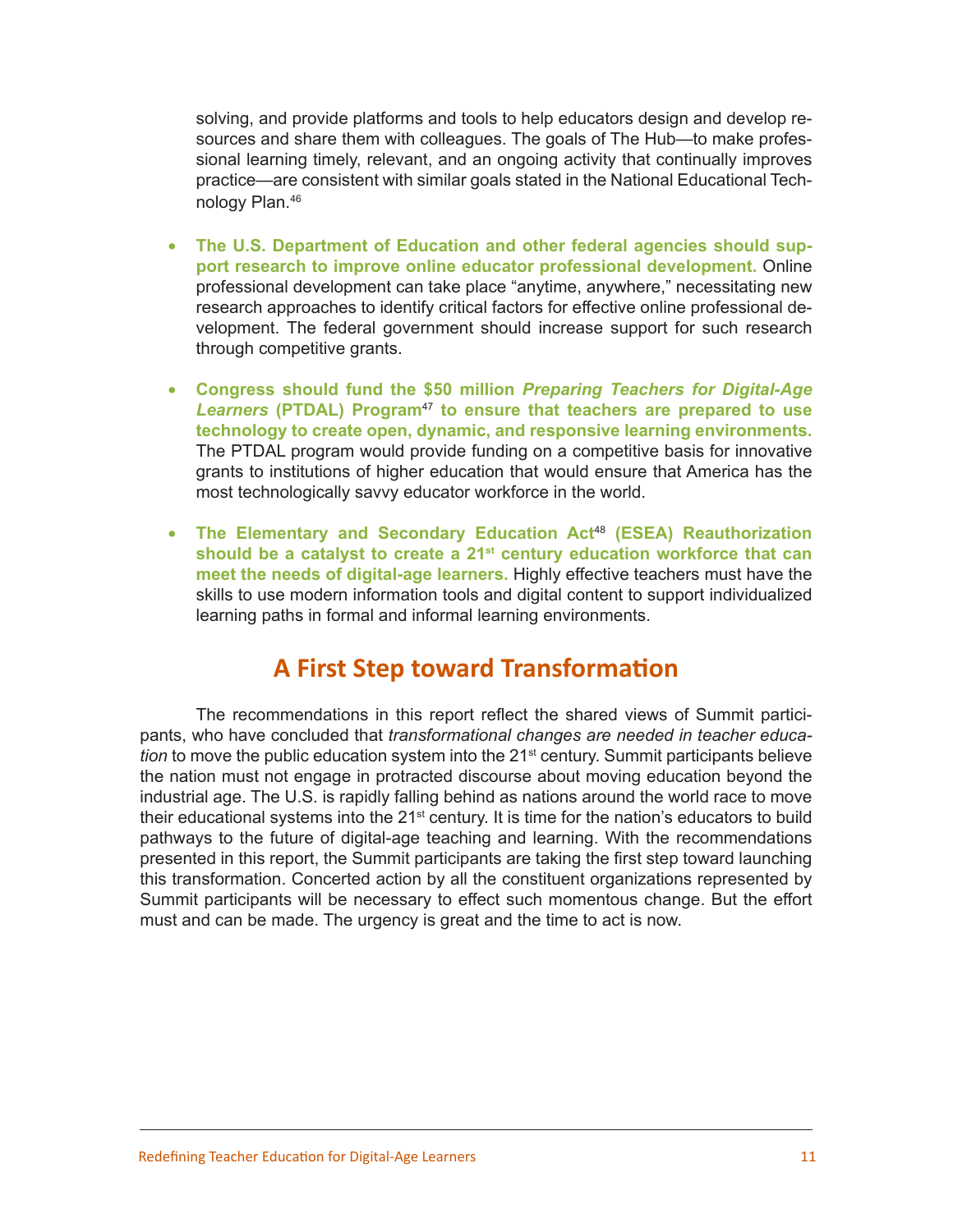## **Leadership for Invitational Summit on Redefining Teacher Education for Digital-Age Learners**

The Invitational Summit was the work of a distinguished group of educational leaders and organizations representing a broad spectrum of perspectives and stakeholder groups.

#### **Summit Chairs**

**Tom Carroll**—President, National Commission on Teaching and America's Future (NCTAF)

**Paul Resta**—Ruth Knight Millikan Professorship in Instructional Technology and Director, Learning Technology Center, College of Education, The University of Texas at Austin

#### **Steering Committee**

| Karen Bruett-Senior Director of Marketing and<br>Strategic Alliances, Council of Chief State School<br><b>Officers</b>                                                    | Timothy J. Magner-Executive Director, Part-<br>nership for 21st Century Skills                                                                          |
|---------------------------------------------------------------------------------------------------------------------------------------------------------------------------|---------------------------------------------------------------------------------------------------------------------------------------------------------|
| Tom Burnett-National Manager of Strategic<br>Initiatives, Apple Computer, Inc.                                                                                            | Robert McLaughlin-Professional Educator<br>Preparation Program Approval, New Hamp-<br>shire Department of Education                                     |
| Jim Cibulka-President, National Council for Ac-<br>creditation of Teacher Education                                                                                       | Susan Patrick-President and CEO, The<br>International Association for K-12 Online<br>Learning                                                           |
| Chris Dede-Timothy E. Wirth Professor in<br>Learning Technologies, Harvard Graduate School<br>of Education, Harvard University                                            | David Ritchey-Executive Director, Associa-<br>tion of Teacher Educators                                                                                 |
| Kristen Hamilton-Director, Global Educator<br>Strategy and Programs, Microsoft Corporation                                                                                | Jim Vanides-Worldwide Education Strategy,<br>HP Global Social Investment, Hewlett-Packard                                                               |
| Don Knezek-Executive Director, International<br>Society for Technology in Education                                                                                       | Maria Vasquez-Senior Manager, Strategic<br>Initiatives and National Funding, Promethean                                                                 |
| Gerald Knezek-President, Society for Informa-<br>tion Technology & Teacher Education, Regents<br>Professor of Learning Technologies at the Univer-<br>sity of North Texas | Rob Weil-Deputy Director, Educational Is-<br>sues Department at the American Federation<br>of Teachers, AFL-CIO                                         |
| Keith R. Krueger-CEO, Consortium for School<br>Networking                                                                                                                 | Snow White-Manager, Global Professional<br>Learning Strategy, Dell Inc. and Strategic<br>Council Support, Partnership for 21st Century<br><b>Skills</b> |
| Doug Levin-Executive Director, State Educa-<br>tional Technology Directors Association                                                                                    |                                                                                                                                                         |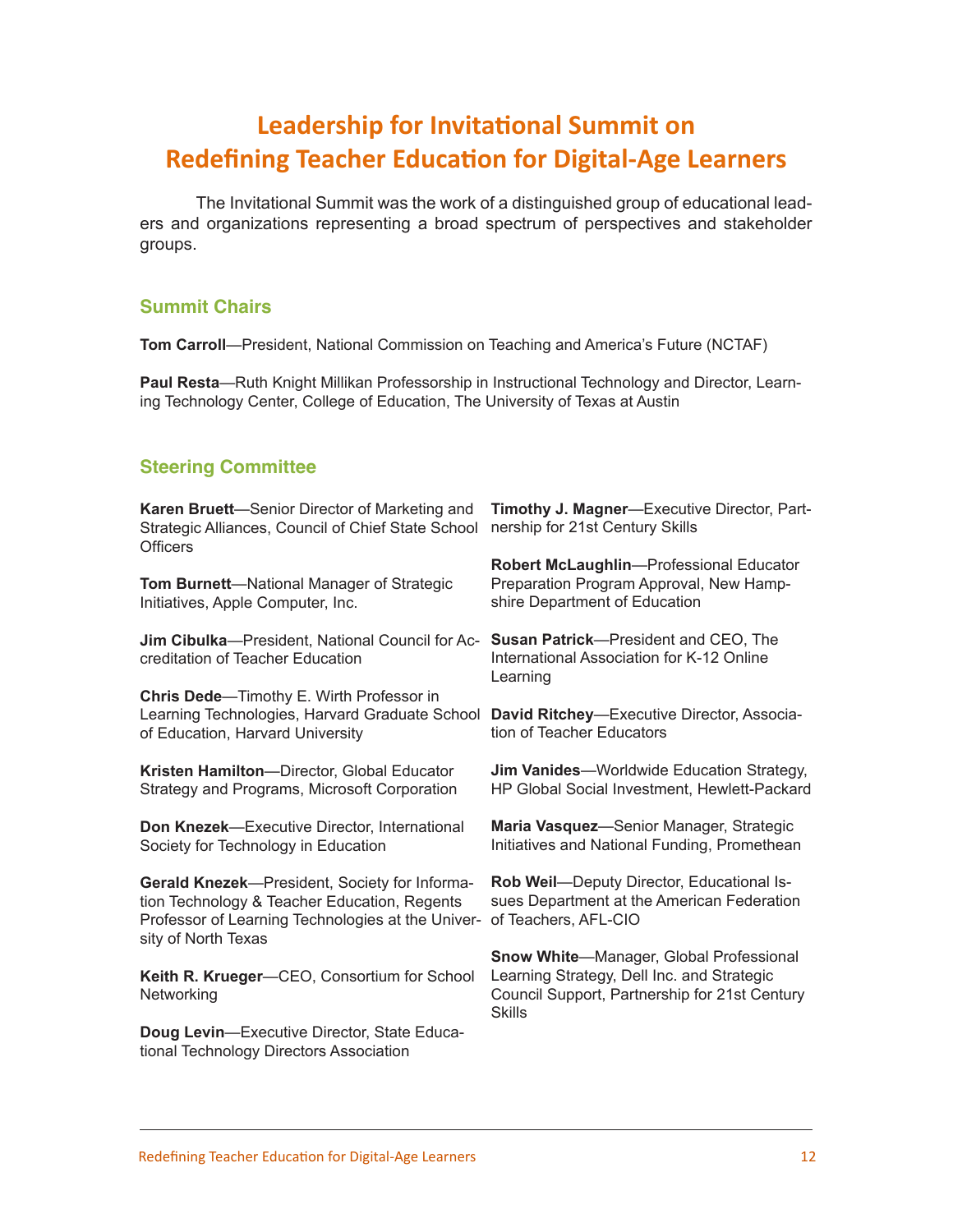#### **Convening Organizations**

American Federation of Teachers, AFL-CIO (AFT) Association of Teacher Educators (ATE) Consortium for School Networking (CoSN) Council of Chief State School Officers (CCSSO) International Association for K-12 Online Learning (iNACOL) International Society for Technology in Education (ISTE) Learning Technology Center, College of Education, The University of Texas at Austin (LTC) National Commission on Teaching and America's Future (NCTAF) National Council for Accreditation of Teacher Education (NCATE) Partnership for 21st Century Skills (P21) Society for Information Technology & Teacher Education (SITE) State Educational Technology Directors Association (SETDA)

#### **Summit Coordinators** Betsy Brown and Ken Tothero

**Summit Technology Environment** Karen French and Royce Kimmons

#### **Report Editors**

Paul Resta and Tom Carroll

#### **Writing Section Leads**

Hilary Goldman, International Society for Technology in Education Kristen Hamilton, Microsoft Corporation Richard Howell, College of Education, University of New Mexico Gerald Knezek, SITE, University of North Texas Robert McLaughlin, New Hampshire Department of Education

#### **Additional Contributors**

Larry Abraham Jim Bosco Jesus Chavez Lisa Dawley Chris Dede Shari Francis Mickey Garrison Sharon Holton Stephen Jury Stephen Kerr Doug Levin Denise Littlefield Tim Magner

Karlene McCormick-Lee Susan Patrick David Ritchey Dina Rosen Phil Schmidt Michael Searson Ferdi Serim Kathryn Smith Debbie Sprague Phil Thomas Ken Tothero Maria Vasquez

#### **Copy Editor** Laurie Caldwell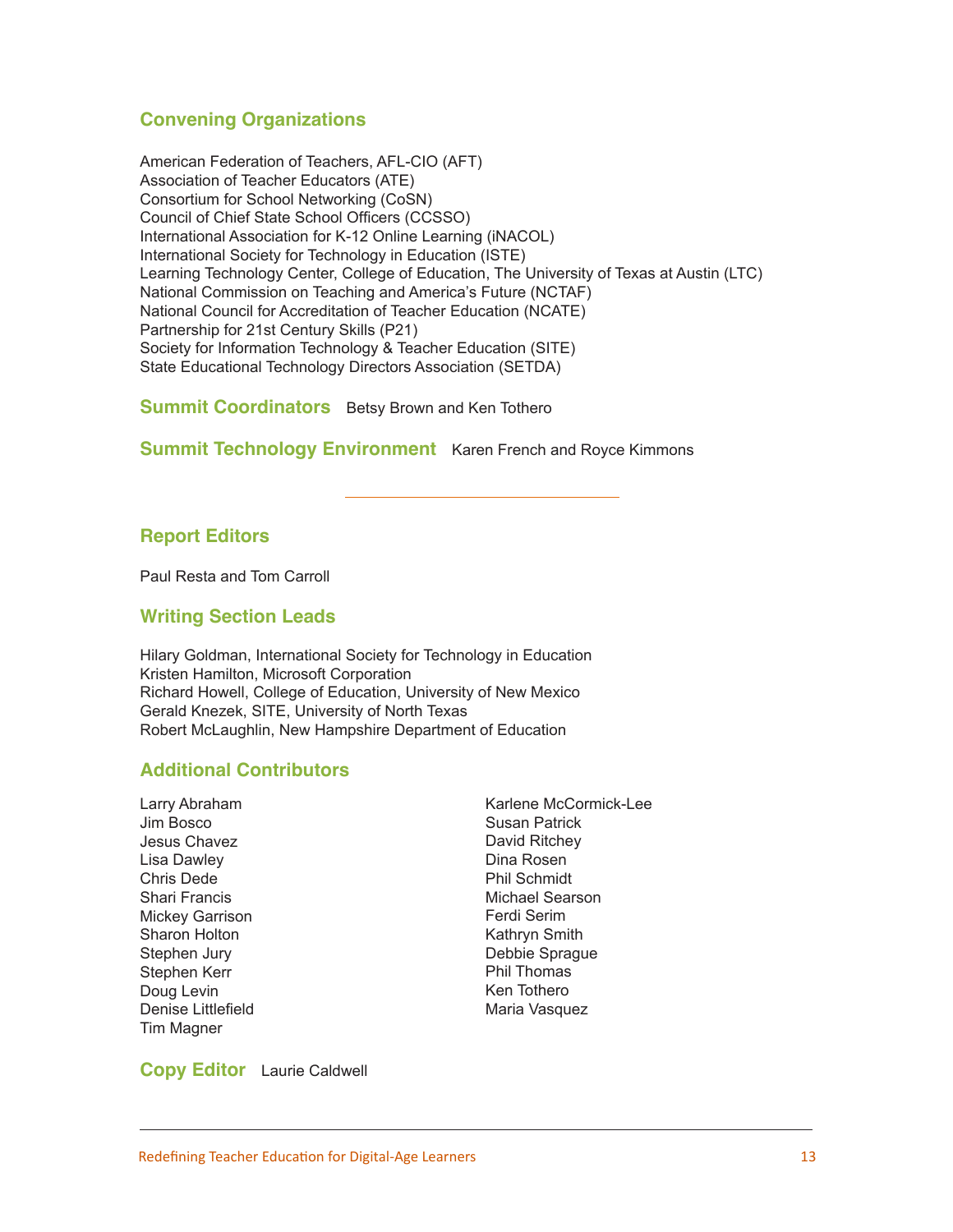## **Participants of the Invitational Summit on Redefining Teacher Education for Digital-Age Learners**

Larry Abraham, Uteach, University of Texas at Austin Kristin Parsley Atkins, Qualcomm, Inc. Tony Bagshaw, Battelle for Kids Rowland Baker, Santa Cruz County Office of Education Marie Bjerede, Qualcomm, Inc. Mary Black, Texas Education Agency Jerel Booker, State Board of Educator Certification James Bosco, Consortium for School Networking Fredrick J. Bramante, New Hampshire State Board of Education Karen Bruett, Council of Chief State School Officers Tom Burnett, Apple, Inc. JoAnn Canales, Texas A&M University at Corpus Christi Tom Carroll, National Commission on Teaching and America's Future Jesus H. Chavez, Round Rock Independent School District Rhonda Christensen, SITE, University of North Texas Jim Cibulka, National Council for Accreditation of Teacher Education John Cradler, Educational Support Systems Ruthmary Cradler, Educational Support Systems Lisa Dawley, Boise State University Chris Dede, Harvard University Stephen DeWitt, American Association of Colleges for Teacher Education Charles D. Dickens, Tennessee State University Paulette Donnellon, Technology Playground Audrey Estupinan, Texas State University Sherry L. Field, The University of Texas at Austin Judith Fillion, New Hampshire Department of Education Mary Ford, Granite State College Shari L. Francis, National Council for Accreditation of Teacher Education Robert L. Fried, Upper Valley Educators Institute Chad Fulton, The University of Texas at Austin Mickey Garrison, The Oregon DATA Project Melinda G. George, Public Broadcasting Service Ian Gibson, Macquarie University, Australia Matthew Gingell, Promethean Anita Givens, Texas Education Agency Hilary Goldmann, International Society of Technology in Education Kelly Griffen, Texas Education Agency Jim Haley, Sweeny Independent School District Kristen Hamilton, Microsoft Corporation Janet Harman, KDK-Harman Foundation Debbie Haynes, Promethean Cathy Higgins, New Hampshire Department of Education Carl Hooker, Eanes Independent School District Richard Howell, University of New Mexico-College of Education Joan Hughes, The University of Texas at Austin Michael C. Hynes, University of Central Florida Tracy Immel, Microsoft Corporation Stephen Jury, Promethean, United Kingdom Karen Kahan, State Educational Technology Directors Association Ken Kay, Partnership for 21st Century Skills Stephen Kerr, University of Washington, College of Education Evgeny Khvilon, Moscow Institute of Open Education, Russia Andrew Kim, Manor Independent School District Don Knezek, International Society for Technology in Education Gerald Knezek, SITE, University of North Texas

Paige Kowalski, Data Quality Campaign Keith Krueger, Consortium for School Networking Doug Levin, State Educational Technology Directors Association Blair Little, Kyle Elementary School Denise Littlefield, New Hampshire Department of Education David A. McCarthy, University of Minnesota Duluth Paul McFall, Pearson Robert McLaughlin, New Hampshire Department of Education Mary McVey, San Jose State University Peter McWalters, Council of Chief State School Officers Barbara Means, SRI International Rick Melmer, University of South Dakota John J. Miazga, Angelo State University Sal Monaco, Western Governors University Laurie Mullen, Ball State University Paula Murray, Eanes Independent School District Lynn N. Nolan, International Society for Technology in Education Sandra Nix, Texas Education Agency Katie Oster, Texas Education Agency Megan Parry, Manor NewTech School Susan Patrick, International Association for K-12 Online Learning Mariana Patru, UNESCO, France Barbara Pazey, The University of Texas at Austin Susan Petroff, American Association of Colleges for Teacher Education Tony Petrosino, The University of Texas at Austin Andrea Prejean, National Education Association John R. Quinn, Baltimore County Public Schools Moira Rankin, Soundprint Media Center Paul Resta, Learning Technology Center, The University of Texas at Austin David Ritchey, Association of Teacher Educators Audrey Rogers, Southern New Hampshire University Jeremy Roschelle, SRI International Raymond M. Rose, Rose & Smith Associates Phil Schmidt, Western Governors University Michael Searson, Kean University Miri Shonfeld, Kibbutzim College of Education Dennie L. Smith, Texas A&M University Kathryn A. Smith, Minnesota State University – Bemidji Debra R Sprague, George Mason University Susan Stansberry, Oklahoma State University Autumne Streeval, Columbus East High School Gayle Y. Thieman, National Council for the Social Studies Felice Trirogoff, Texas Education Agency Tandra Tyler-Wood, SITE, University of North Texas Jim Vanides, Hewlett-Packard Maria Vasquez, Promethean Becky Washington, National Association for Alternative **Certification** Suzanne Watson, Texas Education Agency Rob Weil, American Federation of Teachers Snow White, Partnership for 21st Century Skills and Dell Janel D. White-Taylor, Arizona State University Randy Wilhelm, netTrekker Kent Williamson, National Council of Teachers of English

Elliott Jordan Witney, KIPP Academy Middle School Jim Wussow, Plano Independent School District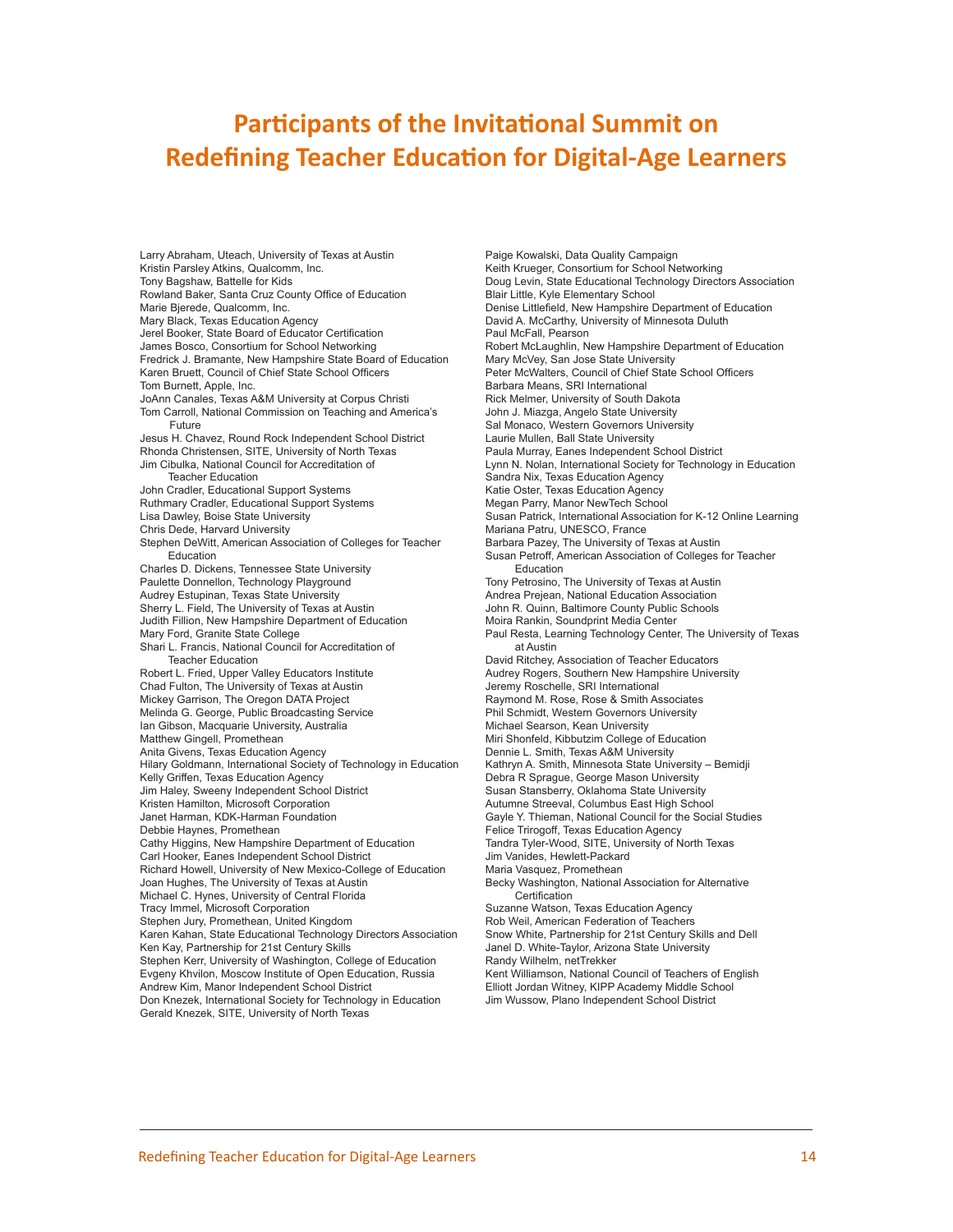## **Endnotes**

1 Education Week (2009). *Duncan to reiterate criticisms of teacher education.* http://blogs.edweek.org/edweek/teacherbeat/2009/10/duncan\_to\_reiterate\_criticisms.html *(accessed June 30, 2010).*

2 Roberts, D., Foehr, U., & Rideout, V. (2010). *Generation M2: Media in the Lives of 8 to 18-Year-Olds*. Kaiser Family Foundation

3 Project Tomorrow (2010). *Creating Our Future: Students Speak Up about their Vision for 21st Century Learning*. http://www.tomorrow.org/speakup/pdfs/SU09NationalFindingsStudents&Parents.pdf (Accessed August 10, 2010)

4 Collins, A. & Halverson, R. (2009) *Rethinking Education in the Age of Technology*. Redefining Teacher Education for Digital-Age Learners Summit Paper*.*

5 Levine, A. (2006). *Educating School Teachers*. The Education Schools Project. Washington, DC.

6 American Association of Colleges of Teacher Education (AACTE) and the Partnership for 21st Century Skills (P21) (2010). *Educator Preparation: A Vision for the 21st Century*.

7 Wehling, B. (2007). *Building a 21st Century U.S. Education System*. National Commission on Teaching and America's Future.<br>8 Carroll. T. & F

8 Carroll, T. & Fulton, K. (2009). *To Create 21st Century Schools, We Need a 21st Century Education Workforce*. National Commission on Teaching and America's Future. Redefining Teacher Education for Digital-Age Learners Summit Paper.<br>9 Learning

9 Learning Technology Center. The University of Texas at Austin (2010). *Redefining Teacher Education for Digital-Age Learners*. http://www.redefineteachered.org. (Accessed July 30, 2010)

10 Darling-Hammond, L. (2006). *Powerful Teacher Education: Lessons from Exemplary Programs.* San Francisco: John Wiley & Sons.

11 Bosco, J. (2009). *Web 2.0 in Schools: Status, Issues, Prospects*. CoSN Web 2.0 in Schools: Policy & Leadership Initiative. Consoritum of School Networking. Redefining Teacher Education for Digital-Age Learners Summit Paper.

12 Ala-Mutka, K., Punie, Y., & Redecker, C. (2008). *ICT for Learning, Innovation and Creativity: Policy Brief*. JRC European Commission.

13 International Association for K-12 Online Learning (iNACOL) (2010). *National Standards for Quality Online Teaching.*

14 Patrick, S. & Dawley, L. (2009). *Redefining Teacher Education: K-12 Online-Blended Learning and Virtual Schools*. International Association for K-12 Online Learning. Redefining Teacher Education for Digital-Age Learners Summit Paper.

15 Carroll, T., Fulton, K., & Doer, H. (Eds.) (2010). *Team Up for 21st Century Teaching and Learning: What Research and Practice Reveal About Professional Learning*. National Commission on Teaching and America's Future (NCTAF).

16 National Center for Educational Evaluation and Regional Assistance, U.S. Department of Education (2009). *Using Student Achievement Data to Support Instructional Decision Making.*

17 Trilling, B. & Fadel, C. (2009). *21st Century Skills: Learning for Life in Our Times*. Hoboken, NJ: Jossey-Bass 18 Bransford, J., Brown, A., & Cocking, R. (2000). *How People Learn: Brain, Mind, Experience, and School*. National Academies Press. Washington, DC.

19 Economist Intelligence Unit (2008). *The Future of Higher Education: How Technology Will Shape Learning*. The Economist.

20 Knezek, G., Christensen, R., & Tyler-Wood, T. (2009). *Addressing the Needs of Digital Age Learners.* University of North Texas; Society for Information Technology & Teacher Education (SITE) Redefining Teacher Education for Digital-Age Learners Summit Paper.

21 Alliance for Excellent Education Issue Brief (2010). *The Online Learning Imperative: A Solution to Three Looming Crises in Education.* 

22 Project Tomorrow (2010). *Learning in the 21st Century: 2010 Trends Update.* http://www.tomorrow.org/ speakup/learning21Report\_2010\_Update.html (Accessed August 12, 2010)

23 Southern Regional Education Board Educational Technology Cooperative (2009). *Guidelines for Professional Development of Online Teachers.*

24 American Association of Colleges for Teacher Education (2010). *The Clinical Preparation of Teachers: A Policy Brief.*

25 MetLife (2009). *The MetLife Survey of the American Teacher: Collaborating for Student Success*.

26 Hansen, M. (2008). Versatile, Immersive, Creative and Dynamic Virtual 3-D Healthcare Learning Environments: A Review of the Literature. *Journal of Medical Internet Research* 2008; *10(3*)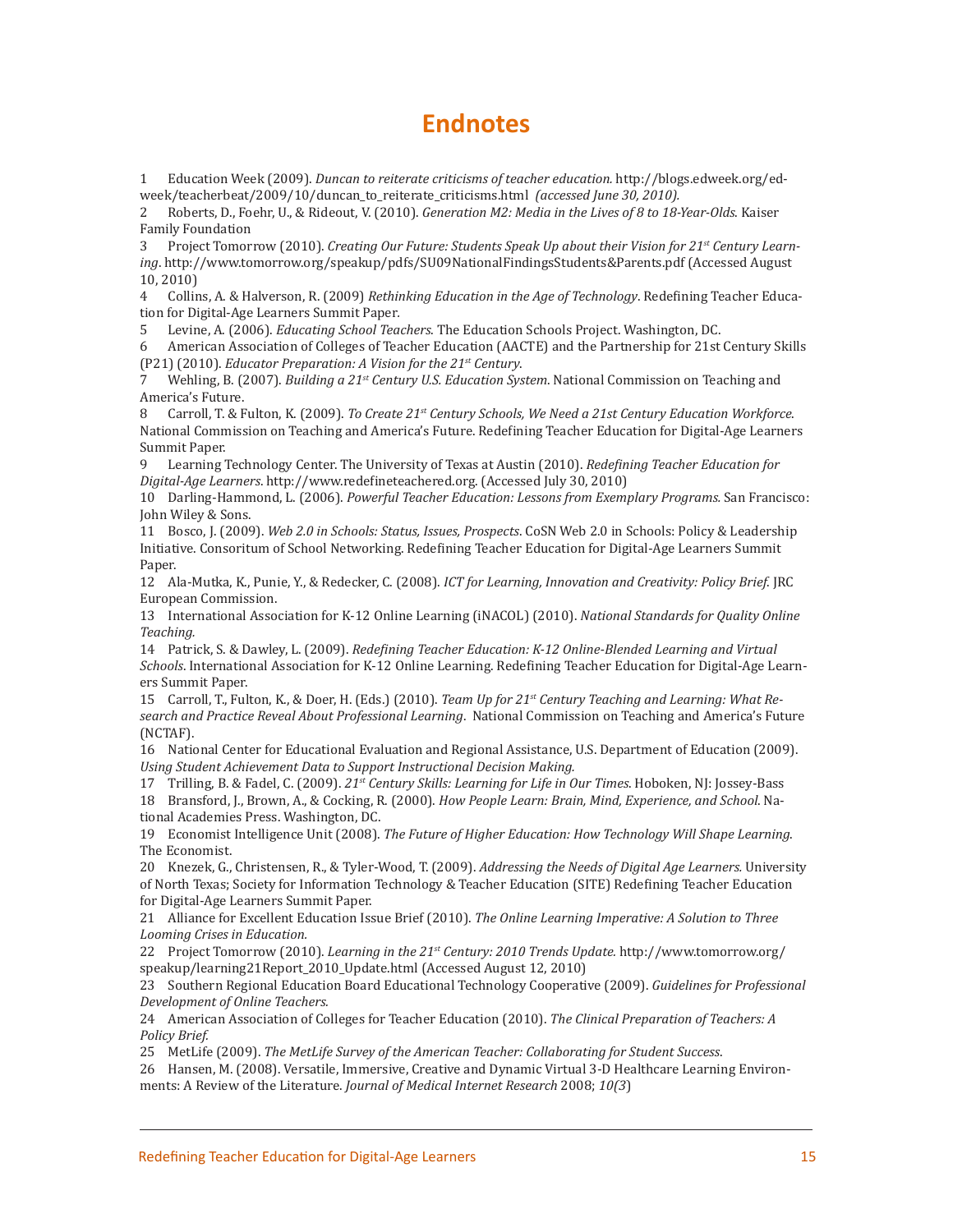27 Kowalski, P. (2009). *Building the Capacity of Educators to Use Data for Effective Decision Making. Redefining Teacher Education for Digital Age Learners*. Data Quality Campaign. Redefining Teacher Education for Digital-Age Learners Summit Paper.

28 Marsh, J., Pane, J., & Hamilton, L. (2008). *Making Sense of Data-Driven Decision Making in Education*. Rand Corporation Occasional Paper.

29 National Education Association (NEA) (2010). *Global Competence is a 21st Century Imperative*. NEA Policy Brief.

30 Wei, R., & Hammond. L. (2010). *Professional Development in the United States: Trends and Challenges.* National Staff Development Council.

31 Jury, S. (2009). *The Future of Technology in Education*. Keynote at Invitational Summit on Redefining Teacher Education for Digital-Age Learners. December 6, 2009.

32 Wehling, B. (2007). *Building a 21st Century U.S. Education System*. National Commission on Teaching and America's Future.

33 Lim, C. & Chai, C. (2010). *Leading ICT in Education Practices : A Capacity*-*Building Toolkit for Teacher Education Institutions in the Asia-Pacific*. Singapore : *Microsoft* Partners-in-Learning (Asia-Pacific).

34 American Association of Colleges for Teacher Education (2010). *Teacher Educators: Strong Clinical Preparation is Imperative to Improve Schools, Boost Teacher Quality*. http://aacte.org/index.php?id=1108&option=com\_ content&view=article (Accessed July 29, 2010)

35 Cibullka, J. (2009). *A Vision for Educator Prepartion: Charting the Course for Excellence, Innovation and Impact*. Keynote at Invitational Summit on Redefining Teacher Education for Digital-Age Learners. December 7, 2009.

36 U.S. News and World Report (2010). *Western Governors University – Best Colleges 2011.*

http://colleges.usnews.rankingsandreviews.com/best-colleges/salt-lake-city-ut/western-governors-university-33394 (Accessed Sept. 5,2010)

37 UNESCO (2009). *ICT Competency Standards for Teachers: Competency Standards Modules*. Paris: UNESCO 2008.

38 CCSO and National Governors Association. (2010). *Common Core State Standards Initiative*. http://www. corestandards.org (Accessed August 28, 2010)

39 McLaughlin, R. (2009). *Briefing Paper on State Policy Challenges*. New Hampshire Department of Education. Redefining Teacher Education for Digital-Age Learners Summit Paper.

40 New Hampshire Department of Education (2010). *NH Summit: Redefining Educator Development for 21st Century Learners*. http://www.education.nh.gov/news/summit.htm (Accessed Jul29, 2010)

41 U.S. Government Printing Office (2009). *Public Law 111-5- American Recovery and Reinvestment Act of 2009*. http://www.gpo.gov/fdsys/pkg/PLAW-111publ5/content-detail.html (Accessed August 14, 2010)

42 National Comprehensive Center for Teacher Quality (2009). T*eaching as a Clinical Practice Profession*. Issue Brief, March 2009.

43 UNESCO (2009). *ICT Competency Standards for Teachers: Policy Framework*. Paris: UNESCO.

44 International Society for Technology in Education (2008). *NETS for Teachers*. http://www.iste.org/Content/ NavigationMenu/NETS/ForTeachers/NETS\_for\_Teachers.html (Accessed August 20, 2010)

45 INACOL (2010). *National Standards of Quality for Online Courses.* http://www.inacol.org/research/nationalstandards (Accessed August 20, 2010)

46 Office of Educational Technology, U.S. Department of Education (2010). *Transforming American Education: Learning Powered by Technology. National Educational Technology Plan 2010*.

47 U.S. Congress (2008). *H.R. 5848 - Preparing Teachers for Digital Age Learners* http://www.theorator.com/ bills110/text/hr5848.html (Accessed August 20, 2010)

48 U.S. Department of Education (2010). *Elementary and Secondary Education - Reauthorization of the Elementary and Secondary Education Act* http://www2.ed.gov/policy/elsec/leg/blueprint/index.html (Accessed August 20, 2010)

This report was supported by generous gifts from Promethean World PLC, Microsoft Corporation, and Knowledge Delivery Systems. Proceeds may be used in general support of the College of Education, The University of Texas at Austin.